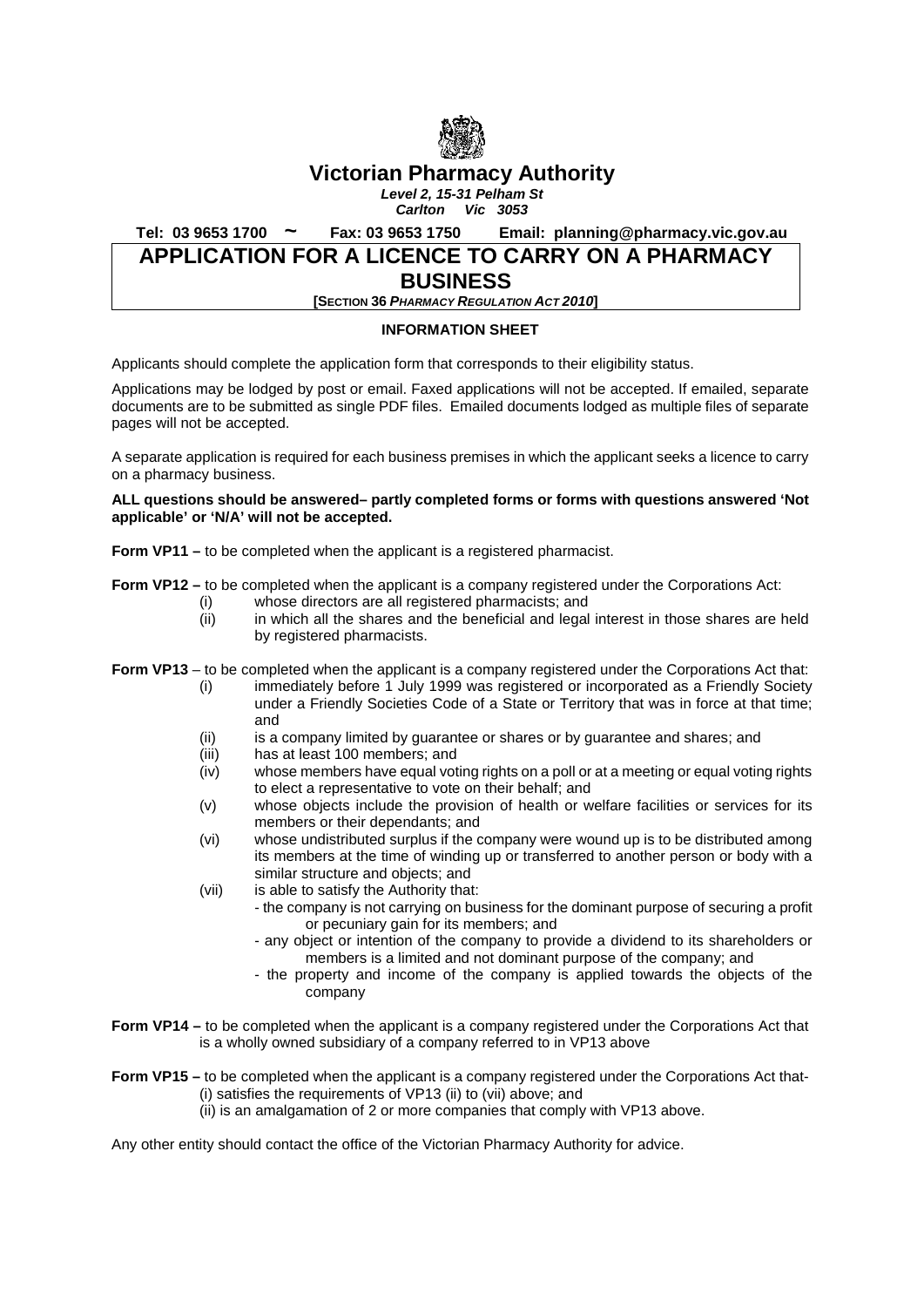

# **Victorian Pharmacy Authority**

*Level 2, 15-31 Pelham St Carlton Vic 3053*

**Tel: 03 9653 1700 ~ Fax: 03 9653 1750 ~ Email: planning@pharmacy.vic.gov.au**

**Form VP12**

# **APPLICATION FOR A LICENCE TO CARRY ON A PHARMACY BUSINESS [SECTION 36** *PHARMACY REGULATION ACT 2010 (THE ACT)***]**

To be completed when the applicant is a company registered under the Corporations Act:

- 
- (i) whose directors are all registered pharmacists; and<br>(ii) in which all the shares and the beneficial and legal in which all the shares and the beneficial and legal interest in those shares are held by registered pharmacists.

#### **A statutory application fee is required with this application.**

*The application fee covers the assessment of the application including an inspection of the pharmacy. The fee does not cover the statutory annual licence fee.*

#### **ALL questions should be answered– partly completed forms or forms with questions answered 'Not applicable' or 'N/A' will not be accepted.**

This document must be read in conjunction with all applicable codes of conduct and professional standards as prepared, or endorsed, by the Victorian Pharmacy Authority (the Authority). Applicants should also have regard to the Victorian Pharmacy Authority Guidelines (as updated from time to time) and familiarise themselves with the provisions of the Act before completing this form.

Under the *Evidence (Miscellaneous Provisions) Act 1958*, it is an offence to make wilful false statements in a statutory declaration and a person can be liable, upon conviction, to be imprisoned for up to 15 years.

## **Section 1: (to be completed by Director or Company Secretary)**

#### **APPLICANT AND LOCATION**

#### **1.1 Name of company and registered address:**

Name of Company

Address of registered office:

P/Code: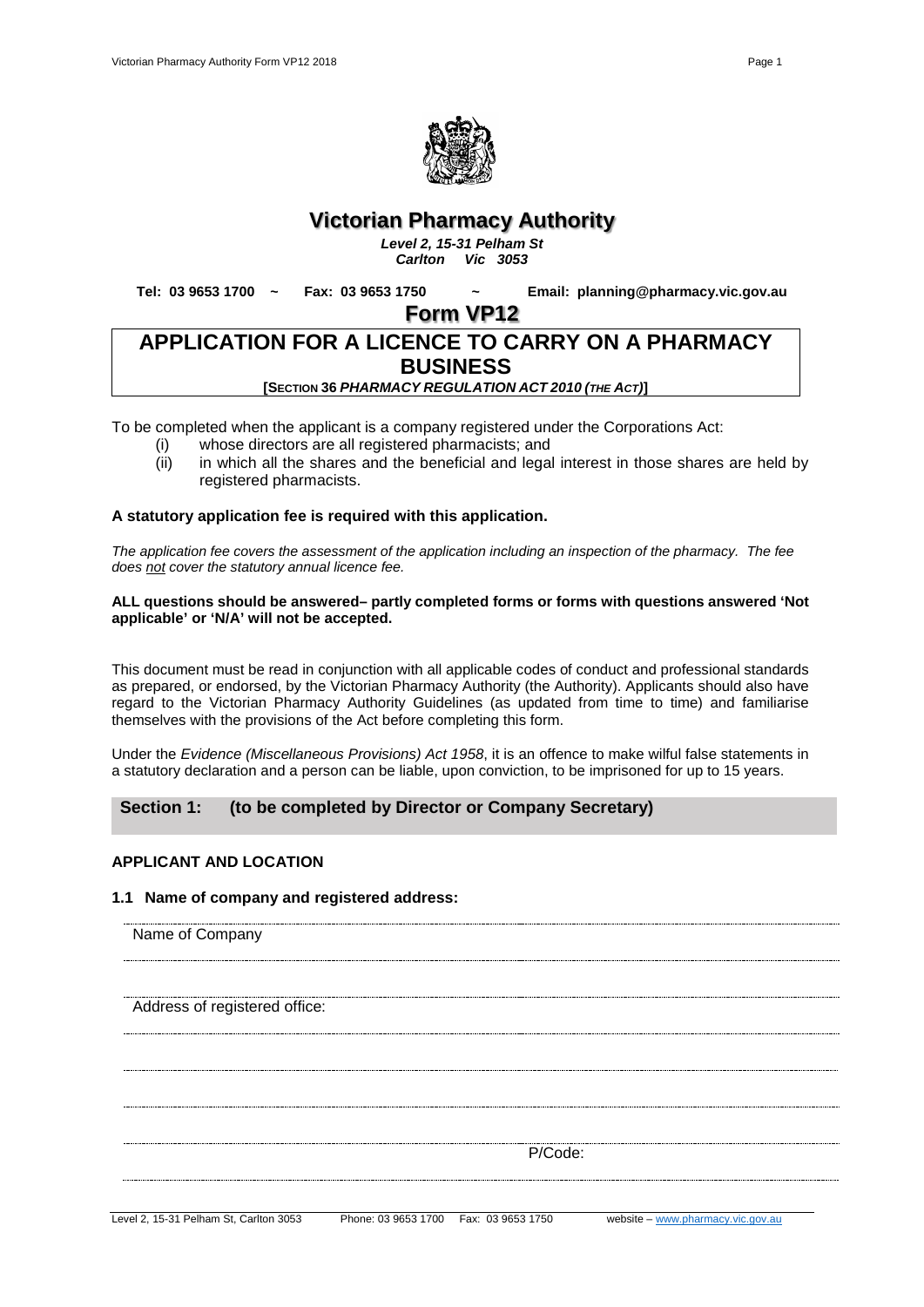**1.2 Number of shares issued:**

#### **1.3 Name, address and pharmacist registration number of all directors:**

| Name    | Registration No. |
|---------|------------------|
| Address |                  |
|         |                  |
| Name    | Registration No. |
| Address |                  |
|         |                  |
| Name    | Registration No. |
| Address |                  |
|         |                  |

#### *(Attach a complete separate list if more than 3 Directors)*

#### **1.4 Name, address and pharmacist registration number of all persons (including directors) who hold or have a beneficial interest in shares and state the number of shares held.**

| Name    | Registration No. |
|---------|------------------|
| Address |                  |
|         | No of shares     |
| Name    | Registration No. |
| Address |                  |
|         | No of shares     |
| Name    | Registration No. |
| Address |                  |
|         | No of shares     |

*(Attach a complete separate list if more than 3 Shareholders)*

**1.5 Attach a copy of a Current ASIC Company Extract.**  (Refer ASIC Service Centre Level 17 CGU Tower, 485 La Trobe Street Melbourne Vic 3000)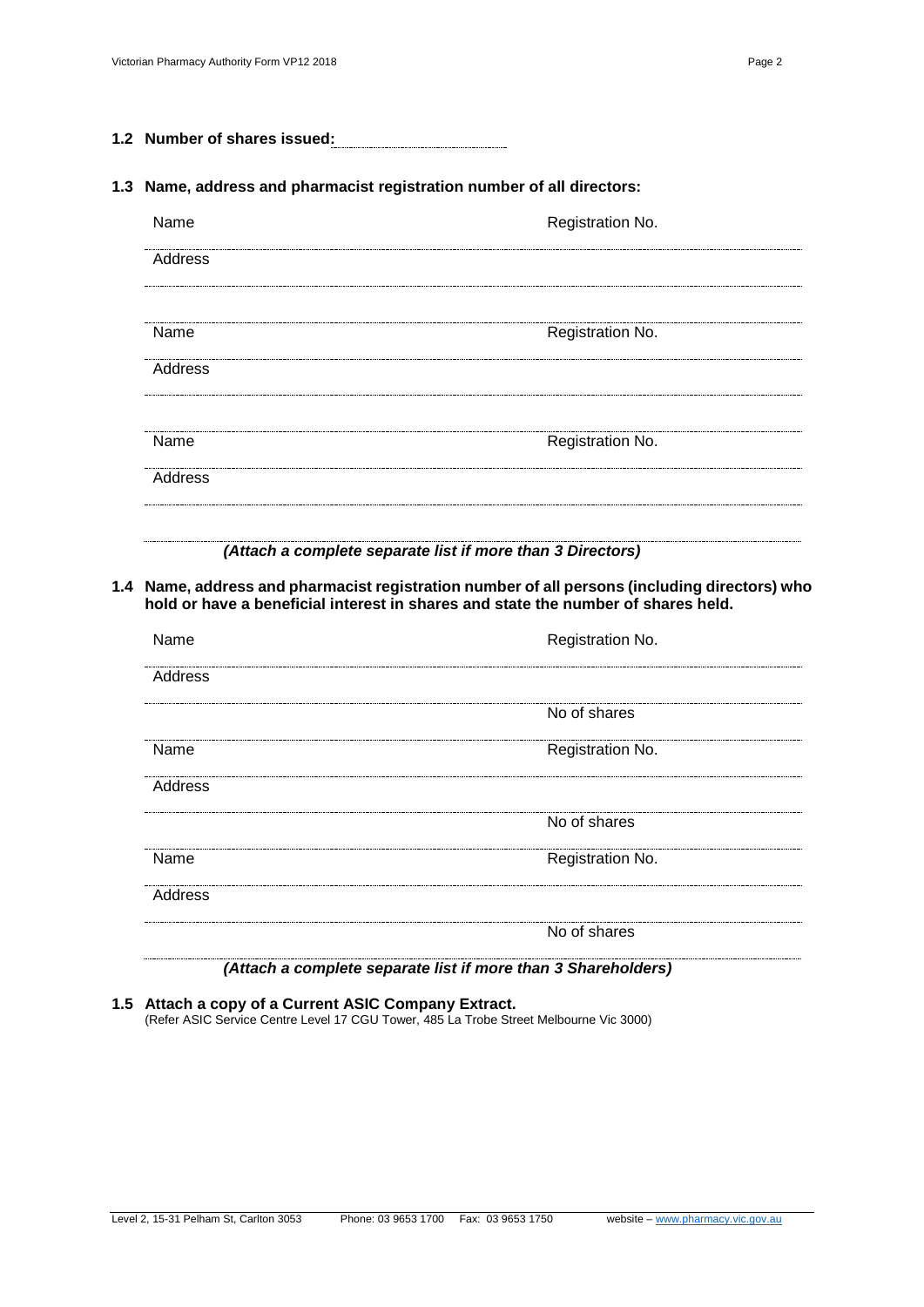| to la contrata di citati conserva la colora del forma del citati di casso terre del citati di citati la colora<br> |        |
|--------------------------------------------------------------------------------------------------------------------|--------|
|                                                                                                                    | P/Code |
|                                                                                                                    |        |
|                                                                                                                    |        |
|                                                                                                                    |        |
|                                                                                                                    |        |

**1.7 If relocating the pharmacy business from existing premises, state the address of the existing premises at which the business is carried on.**

$$
P/Code
$$

#### **Important Note:**

The applicant must not establish or carry on a pharmacy business until the Authority has registered the premises of the pharmacy business. If the Authority has not registered the premises you may apply for registration by submitting an **'Application for registration of pharmacy premises'.** The application form may be obtained from the Authority's offices or website [**www.pharmacy.vic.gov.au].**

**1.8 Does the Applicant Company own or have a proprietary interest in any other pharmacy business***. ('Proprietary interest' means a legal or beneficial interest and includes a proprietary interest as a sole proprietor, as a partner, as a director, member or shareholder of a company and as a trustee or beneficiary of a trust).*

| YES | OR | NΟ | (Circle one) |
|-----|----|----|--------------|
|-----|----|----|--------------|

#### **If "YES" list name and address of each such business:**

| P/Code |
|--------|
|        |
| P/Code |
|        |
| P/Code |
|        |
| P/Code |

The Company is intending to (tick one)-

- $\Box$  establish a new pharmacy business, or
- $\square$  relocate your existing pharmacy business to new premises, or
- $\square$  purchase an existing pharmacy business, or
- purchase a partnership in an existing pharmacy business, or
- other.

If 'Other' specify: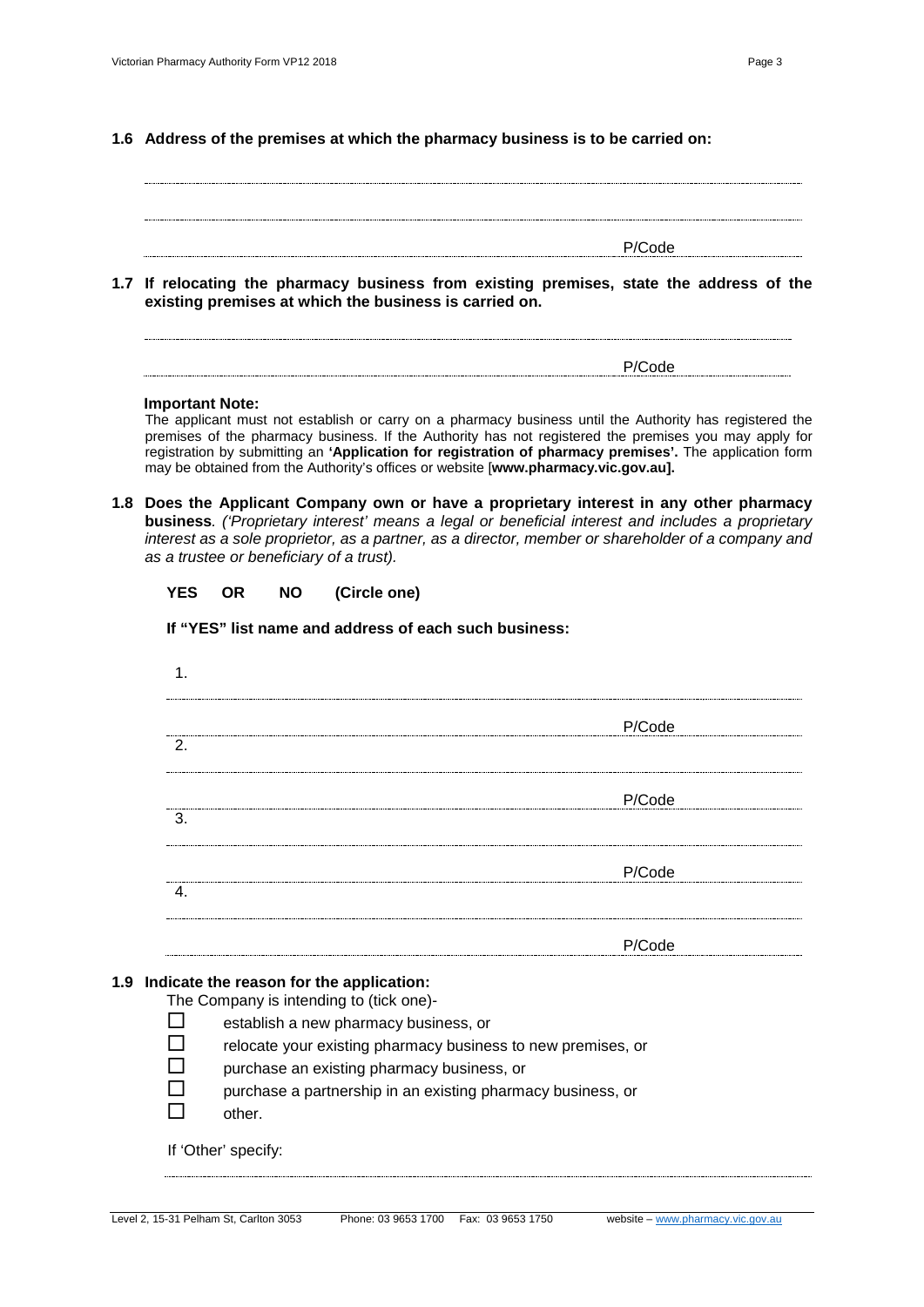**1.10 Attach a copy of the sale agreement documentation if the applicant company is purchasing an existing pharmacy business, or a partnership in an existing pharmacy business. E.g. Contract of Sale, Sale Agreement, Bill of Sale.**

#### **OWNERSHIP STRUCTURE**

**1.11 Indicate if the applicant company intends to carry on the pharmacy business as a sole proprietor or in partnership with other persons and or registered companies? (A partnership is an association of 2 or more persons who carry on a business and distribute profits or losses between themselves).**

(Tick one)

- $\Box$  Sole proprietor
- $\Box$  In partnership

**If in partnership list the names of the other partners:**

*(Attach a separate list if more space is required).*

**1.12 If the business is to be carried on by a partnership attach a copy of the Partnership Agreement. (If you are unable to attach a copy of the partnership agreement state why and when it will be forwarded).**

> **If there is a partnership without a written Partnership Agreement provide full details**

*(Attach a separate page if more space is required).*

**1.13 Will a Trust or Trusts operate in association with the pharmacy business?**

**YES OR NO (Circle one)**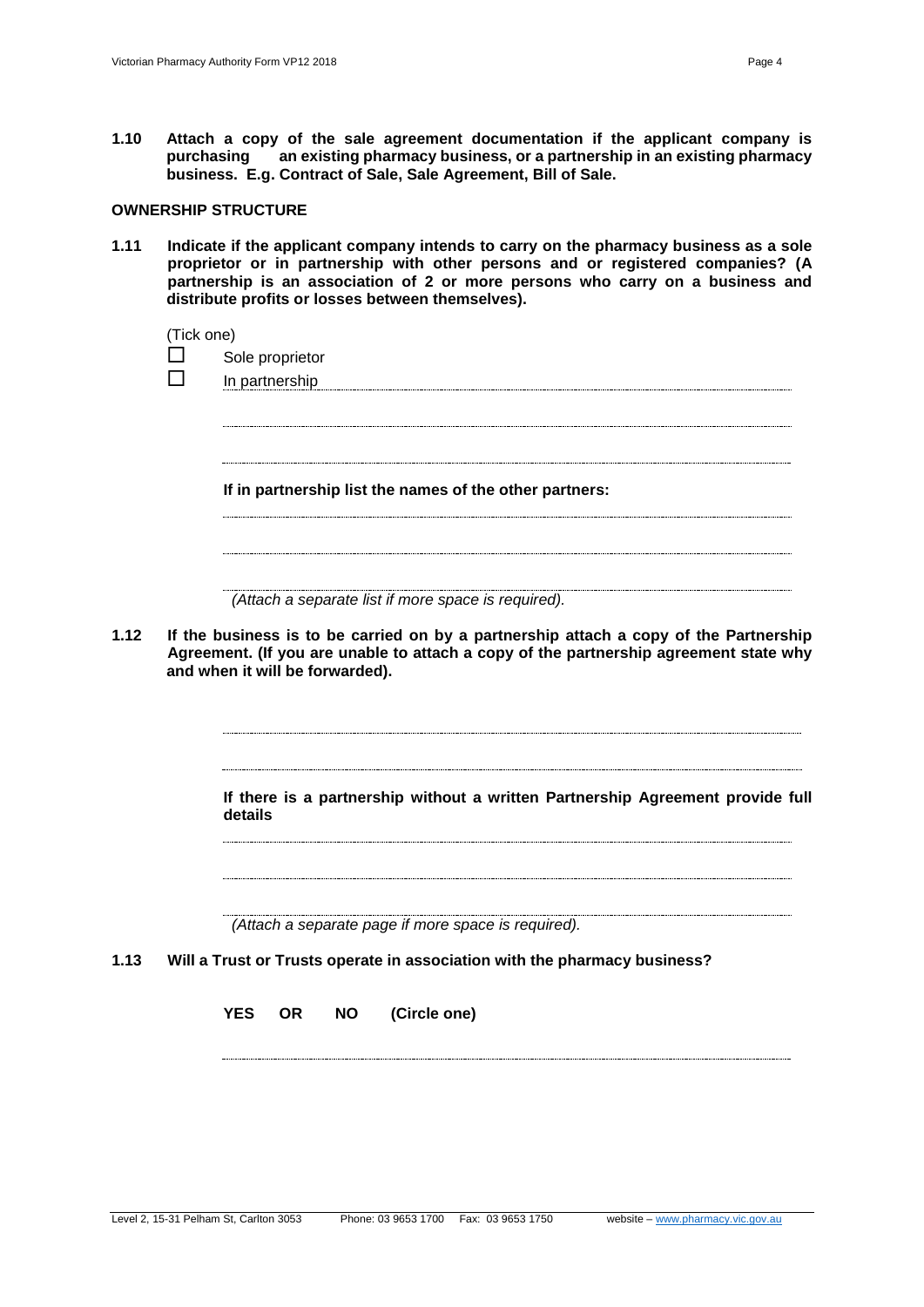#### **If YES:**

**Attach a copy of each Trust Deed, and any amendments to any Trust Deed, and list for each Trust:**

| (i)  | The name of the Trust.                             |
|------|----------------------------------------------------|
| (ii) | The name of the Trustee.                           |
|      | (iii) The name of each beneficiary or unit holder. |
|      |                                                    |

*(Attach separate list if more space is required).*

#### **1.14 Will any persons or company own or have a proprietary interest in the pharmacy business other than those listed at:**

| <b>Section 1:</b> | Items 1.3, 1.4, 1.11, 1.13 (ii) and 1.13 (iii) |
|-------------------|------------------------------------------------|
| <b>Section 2:</b> | Items $2.4$ (ii) and $2.4$ (iii)               |
| <b>Section 3:</b> | Items $3.5$ (ii) and $3.5$ (iii)               |

*('Proprietary interest' means a legal or beneficial interest and includes a proprietary interest as a sole proprietor, as a partner, as a director, member or shareholder of a company and as a trustee or beneficiary of a trust.)* 

*When answering this question, applicants must consider any arrangement or understanding, whether formal or informal.*

*You must provide a copy of the document giving rise to the interest or, if not in printed form, information explaining the arrangement.*

**YES / NO** (Please circle appropriate answer)**.**

**If YES please list names of persons or companies not listed in 1.3, 1.4 or 1.11 and explain the nature of the relationship or interest.**

| 1.     | Name:    |
|--------|----------|
|        | Address: |
|        |          |
| <br>2. | Name:    |
|        | Address: |
|        |          |
| 3.     | Name:    |
|        | Address: |
|        |          |

*(Attach separate list if more space is required).*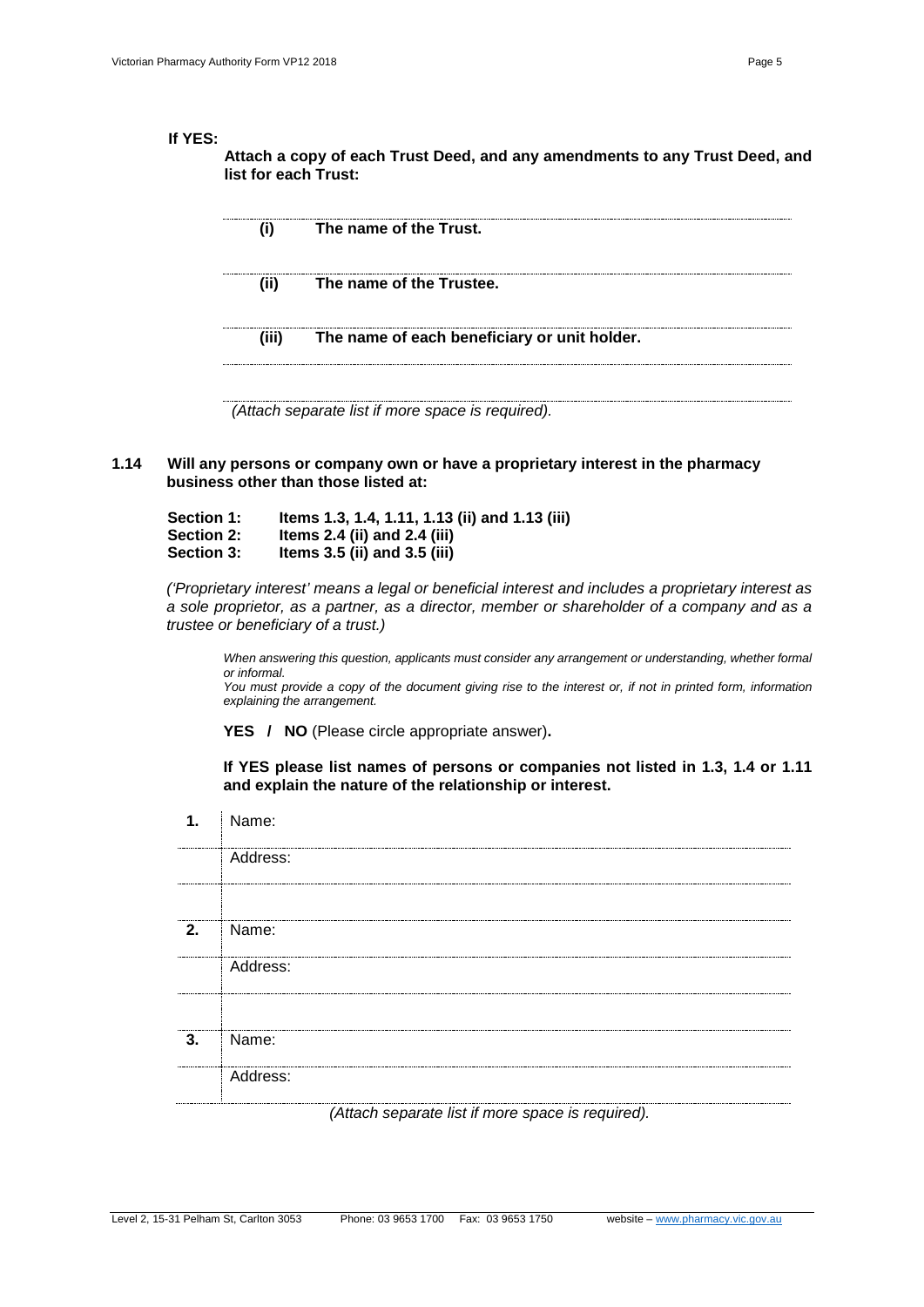#### **RIGHT OF OCCUPANCY**

**1.15 Attach all documents that give the applicant company the right to occupy and conduct a pharmacy business in the premises listed at question 1.6 above. E.g. Title to the property, Lease including any Sub-Lease or Transfer of Lease, Occupancy Licence.**

#### **FINANCE**

**1.16 Write how the company intends to fund the purchase or establishment of the proposed pharmacy business**

| <b>Source of finance</b> | Amount |
|--------------------------|--------|
| Loan                     |        |
| Mortgage                 |        |
| Self-funded              |        |
| Other                    |        |
| <b>Total</b>             |        |

#### **If other provide details:**

*(Attach separate list if more space is required).*

**1.17 Attach a copy of all documentation associated with the funding of the pharmacy business including any mortgage agreements, loan agreements and any documentation relating to a guarantee***. (If you are unable to attach a copy of any agreement or arrangement state why and when it will be forwarded)*

**If any such agreement or arrangement is not in writing provide details:**

*(Attach a separate page if more space is required).*

#### **COMMERCIAL ARRANGEMENTS**

**1.18 Does the applicant company intend to carry on the pharmacy business as a franchisee, i.e. does it intend to carry on the pharmacy business pursuant to a Franchise Agreement?**

**YES OR NO (Circle one)** 

**If "YES" provide details:**

**1.19 Attach a copy of the Franchise Agreement.** *(If you are unable to attach a copy of any agreement state why and when it will be forwarded).*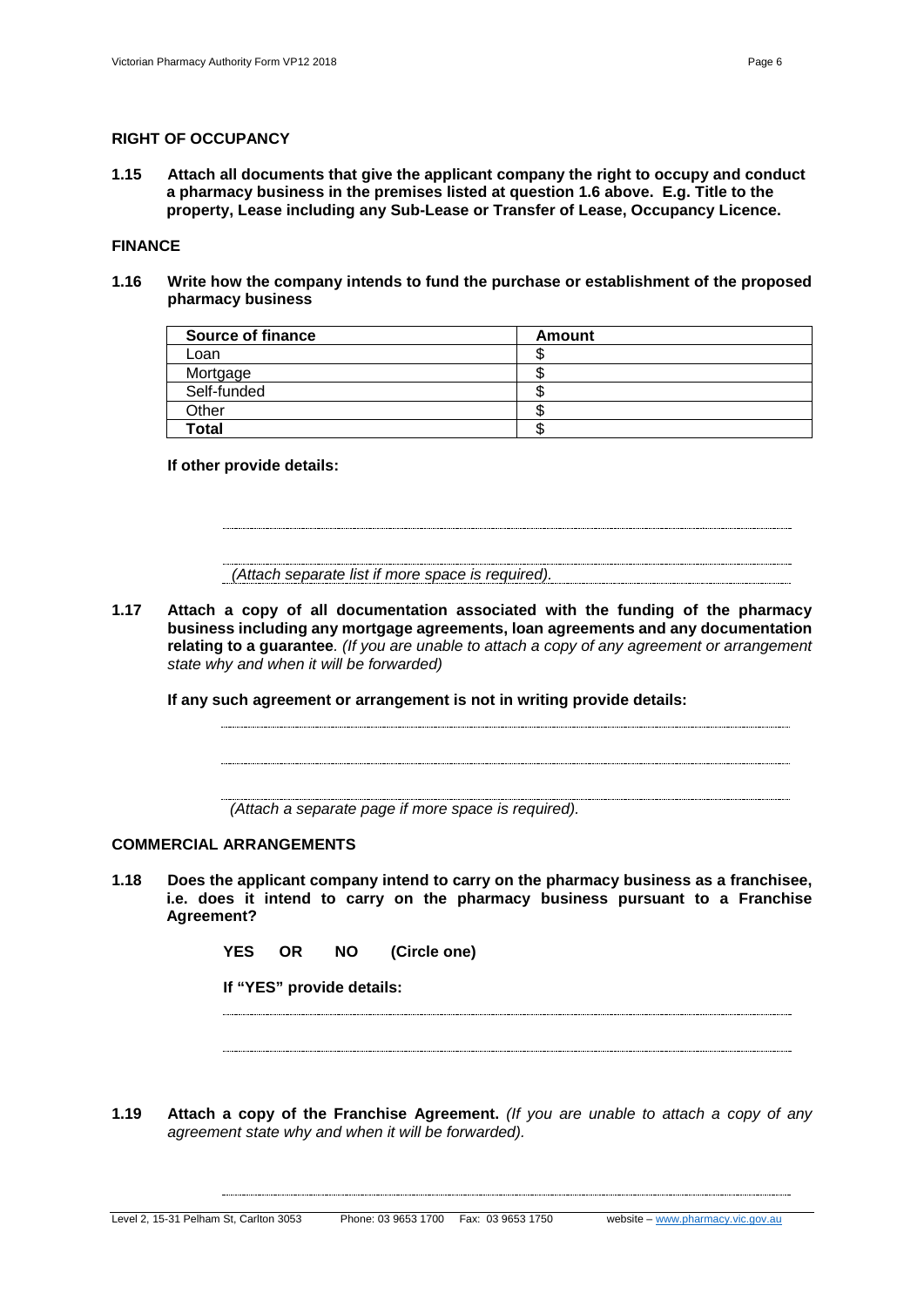**1.20 Does the applicant company intend to carry on the pharmacy business pursuant to a licence agreement, i.e. do you intend to carry on the pharmacy business pursuant to a licence granted to the applicant company by a commercial entity?**

**YES OR NO (Circle one)** 

**If "YES" provide details:**

**1.21 Attach a copy of the Licence Deed or Agreement.** *(If you are unable to attach a copy of any agreement state why and when it will be forwarded.).*

**1.22 Does the applicant company intend to carry on the pharmacy business pursuant to an arrangement or agreement (other than a Franchise agreement or Licence) with any company or person that relates to the carrying on of the pharmacy business that:**

- a. affects the day to day operation of the pharmacy business;
- b. affects the management of the pharmacy business;
- c. provides any person or company, other than the applicant, the right to:
	- i. control the manner in which the pharmacy business is carried on;
	- ii. access books of accounts or records kept with respect to the business;
	- iii. receive any consideration that varies in accordance with the profits or takings of the business.

**(for example, but not limited to an agreement with a marketing company, a management company, or a service company)?**

**YES OR NO (Circle one)** 

**1.23 If "YES" list and Attach a copy of each arrangement or agreement.** *(If you are unable to attach a copy of any agreement or arrangement state why and when it will be available. If any such agreement or arrangement is not in writing, provide details to the Authority.*

**If any such agreement or arrangement is not in writing provide details:**

*(Attach a separate page if more space is required).*

**1.24 Attach an ownership structure diagram together with a separate written summary of the structure.**

#### **DOCUMENTS REQUIRED**

**1.25 Specify the documents you have provided in relation to Section 1 of the application by completing the table provided in Appendix 2.**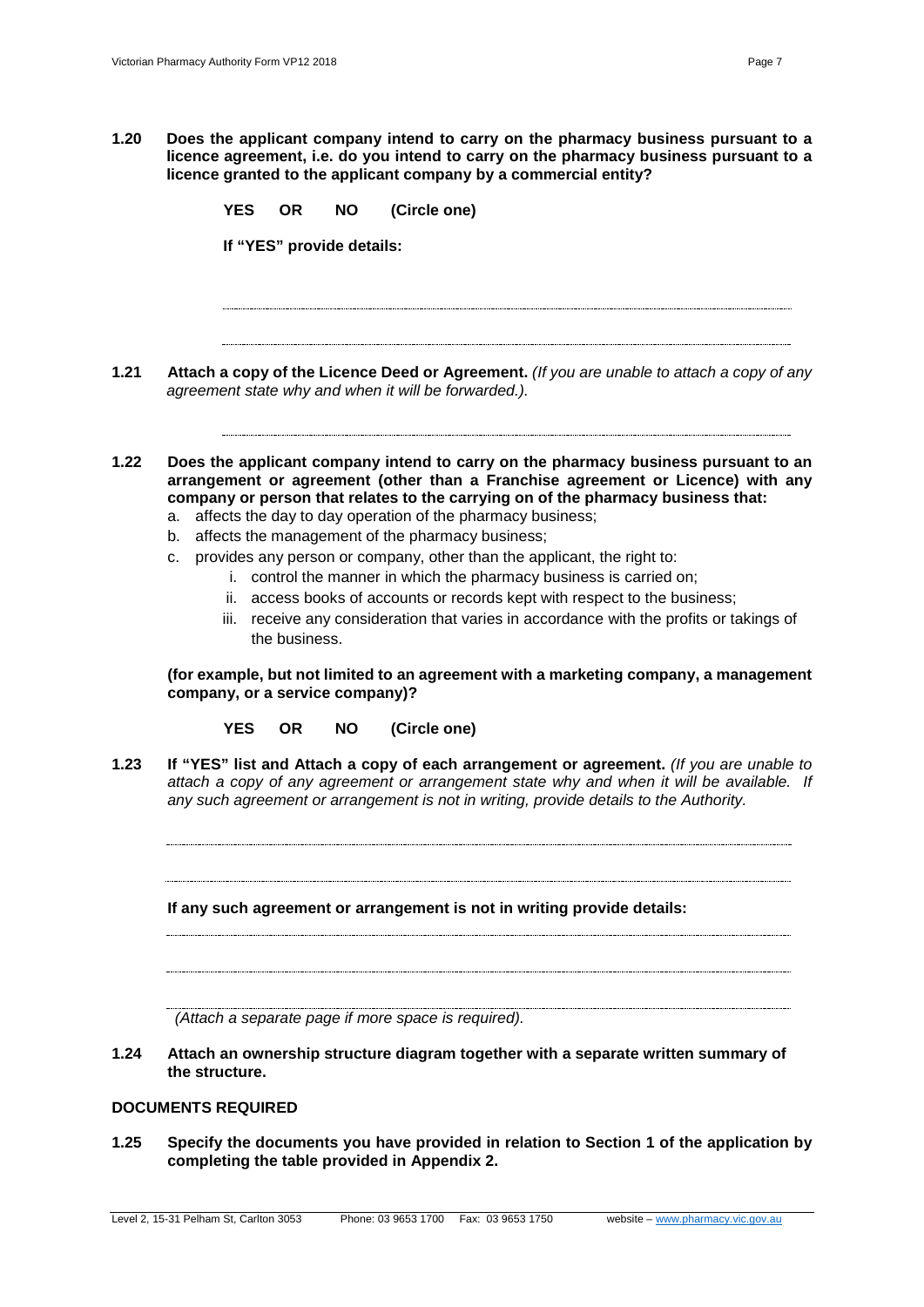#### **STATUTORY DECLARATION**

#### **Application – Section 1**

| (The name of person completing the application) |
|-------------------------------------------------|
|                                                 |
|                                                 |
| Title (e.g. Director or Secretary)              |
|                                                 |
| (Name of Company)                               |
|                                                 |
|                                                 |
|                                                 |

Do solemnly and sincerely declare:

- (1) that **all** of the information included in Section 1 of the application is true to the best of my knowledge and is in no way false, inaccurate or misleading, and I have not omitted any relevant information, and
- (2) I am familiar with the *Pharmacy Regulation Act 2010*, and I will take all reasonable steps to ensure that the company maintains the premises and conducts the pharmacy business in accordance with that Act.

#### *Note: You may be asked to provide additional documentation.*

I make this solemn declaration by virtue of the *Evidence (Miscellaneous Provisions) Act 1958* and subject to the penalties provided by that Act for the making of false statements in statutory declarations, conscientiously believing the statements contained in this declaration to be true in every particular. I understand that it is an offence under section 9 of the *Pharmacy Regulation Act 2010* to fail or refuse to give the Authority any information required under section 8 or refuse to produce any documents required under section 8 or wilfully mislead the Authority when giving the information which carries a penalty.

| Signature of person making the<br>declaration                                        |                                          |                                   |
|--------------------------------------------------------------------------------------|------------------------------------------|-----------------------------------|
| Declared at                                                                          | ✍                                        |                                   |
| On this                                                                              | day of                                   | 20                                |
| Before me,                                                                           |                                          |                                   |
| Signature of person before<br>whom the declaration is made.                          | €                                        |                                   |
| On this                                                                              | day of                                   | 20                                |
| Print name, qualification and address of person before whom the declaration is made. |                                          |                                   |
| Name                                                                                 |                                          |                                   |
|                                                                                      |                                          |                                   |
| Address:                                                                             |                                          |                                   |
|                                                                                      |                                          | Postcode                          |
|                                                                                      |                                          |                                   |
| Level 2, 15-31 Pelham St, Carlton 3053                                               | Phone: 03 9653 1700<br>Fax: 03 9653 1750 | website - www.pharmacy.vic.gov.au |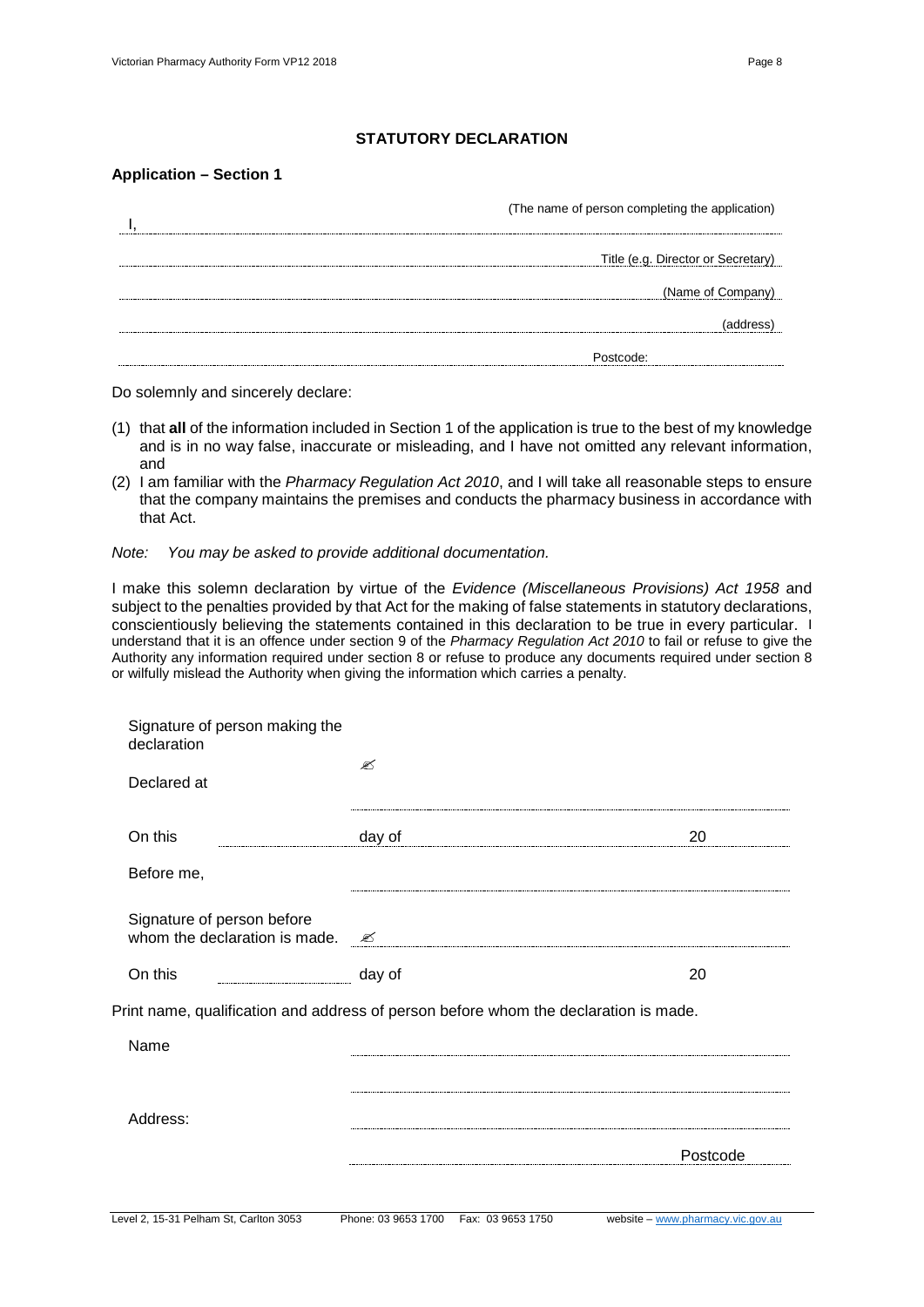**Contact details** *(Where you would like all correspondence in relation to this application to be sent).*

| ame:               |         |  |
|--------------------|---------|--|
| Address:           |         |  |
|                    | P/Code: |  |
| Phone/Mobile:      | Fax:    |  |
| Email <sup>.</sup> |         |  |

## **APPLICATION FEE PAYMENT DETAILS**

CHEQUE or MONEY ORDER payable to **Victorian Pharmacy Authority**

**Ø CREDIT CARD (CC) – VISA OR MASTERCARD ONLY – COMPLETE DETAILS:** 

**VISA or MASTERCARD** (Please circle)

Credit Card Number:



**AMOUNT \$259.55\*\*** (This fee is exempt from GST (Division 81)) Amount valid for period 1 May 2017 to 30 April 2018

**Name on Credit Card: Signature of Credit Card Holder**

Personal information on these forms is collected for the primary purpose of administering the *Pharmacy Regulation Act 2010.* Personal information will not be disclosed to any other person or agency unless you have given us permission, or we are required or authorised by law. For further information on collection and disclosure of personal information by the Authority, or how to request access or correction to your personal information, please refer to the Authority's Privacy Collection Notice and Privacy Policy.

Level 2, 15-31 Pelham St, Carlton 3053 Phone: 03 9653 1700 Fax: 03 9653 1750 website – [www.pharmacy.vic.gov.au](http://www.pharmacy.vic.gov.au/)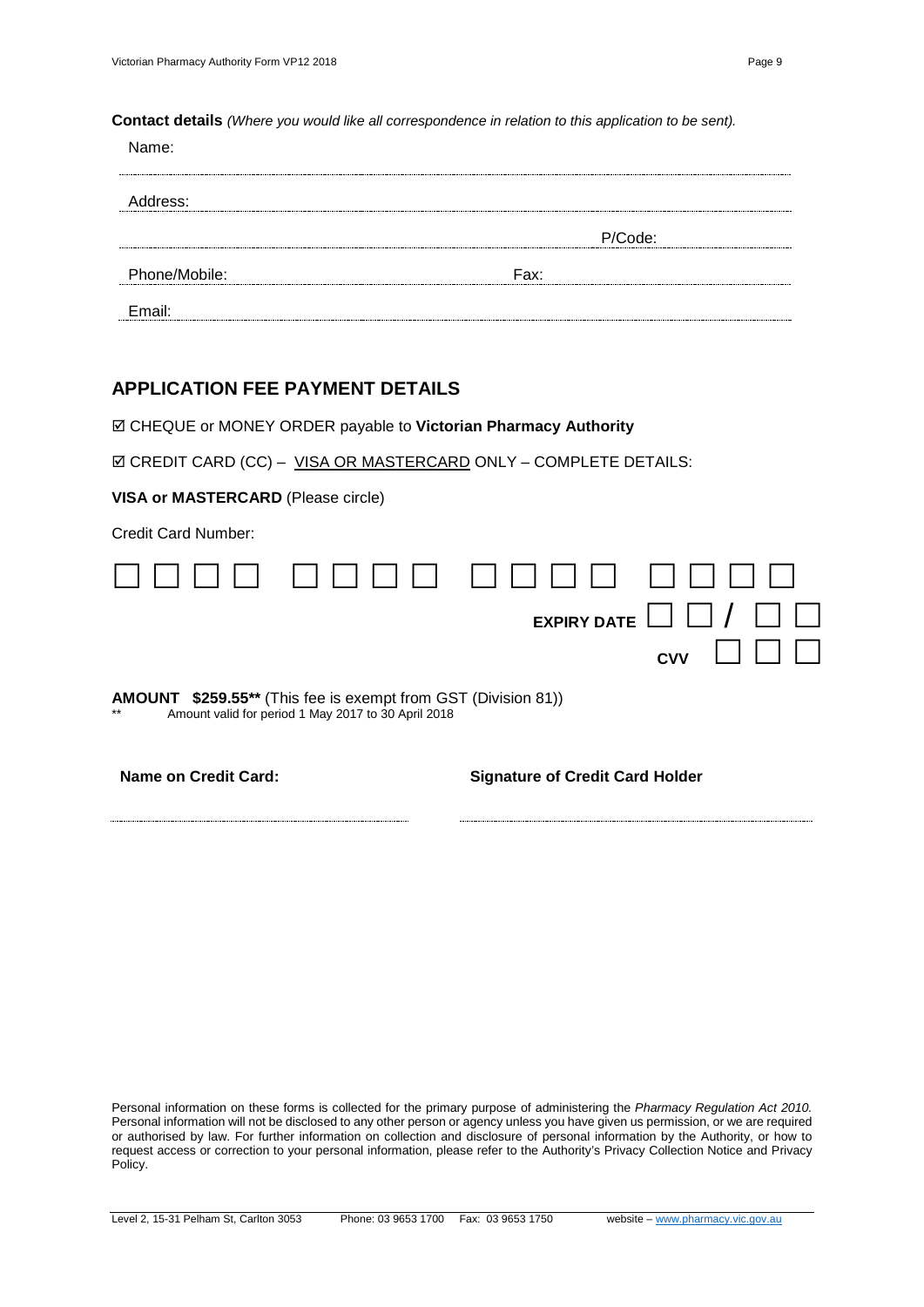- **Section 2: (to be completed SEPARATELY by each natural person who is one or more of the following: a director of the applicant company, a shareholder of the applicant company, a beneficiary or unit holder of a trust associated with the pharmacy business).**
- **2.1 Name, registered address and pharmacist registration number of director/shareholder/beneficiary/unit holder:**

| Name:                                                      | <b>Registration No:</b> |
|------------------------------------------------------------|-------------------------|
| Director $\Box$ and / or Shareholder $\Box$ (please tick): |                         |
| ddress:                                                    |                         |
|                                                            | P/Code                  |

- **2.2 Attach documents providing 100 points of identification. See Appendix (1) for details.**
- **2.3 List the business or trading name and address of every pharmacy business that you own or in which you have a proprietary interest.** *('Proprietary interest' means a legal or beneficial interest and includes a proprietary interest as a sole proprietor, as a partner, as a director, member or shareholder of a company and as a trustee or beneficiary of a trust).*

| 1.                           |        |
|------------------------------|--------|
| 2.                           | P/Code |
| -3.                          | P/Code |
| 4                            | P/Code |
| $\lambda$ $\lambda$<br><br>. | P/Code |

*(Attach separate list if more space is required).*

**(IF NONE WRITE "NONE").**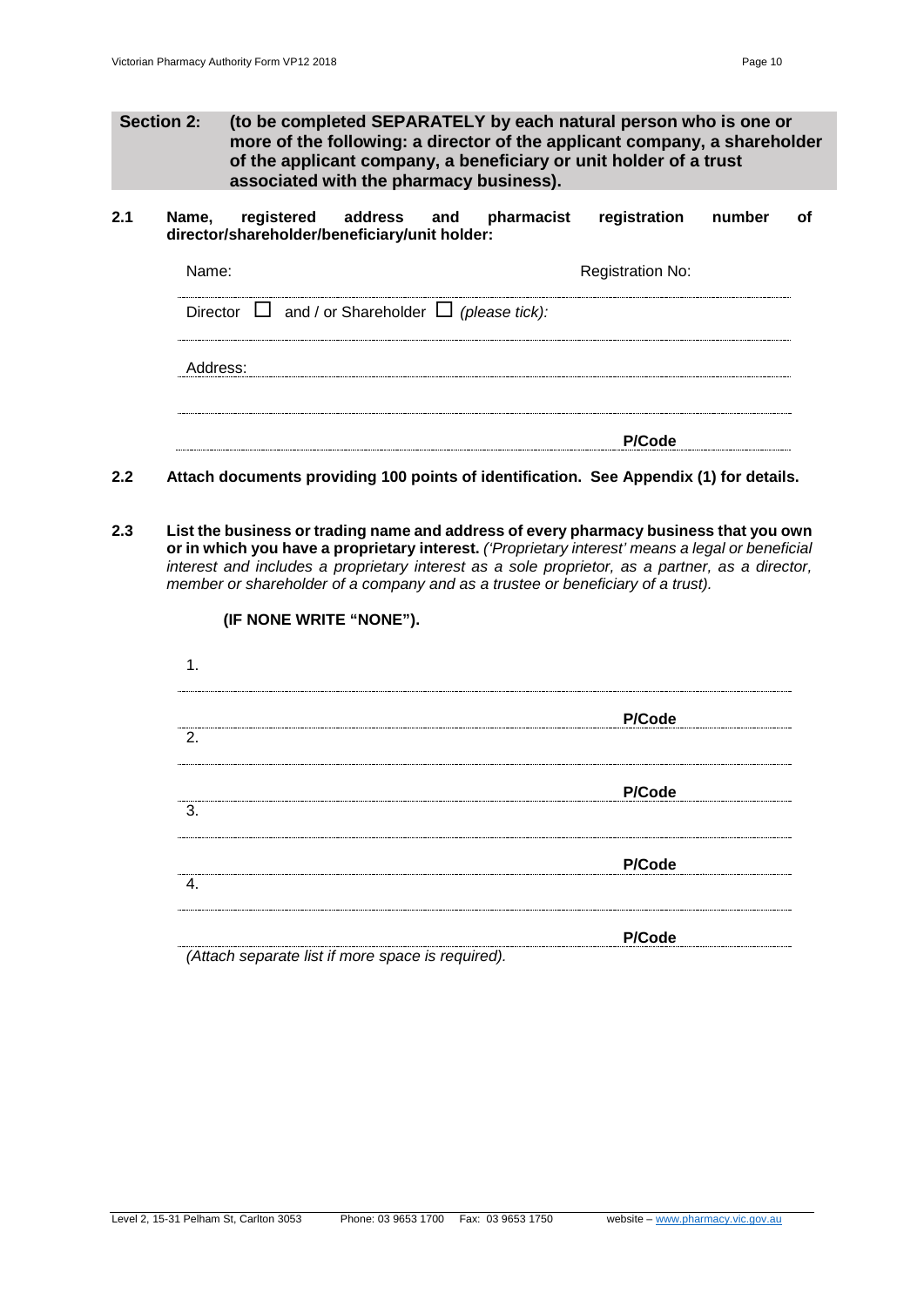- **2.4 Will you (the natural person listed at 2.1) be the Trustee of a Trust that operates in association with the pharmacy business?**
	- **YES OR NO (Circle one)**

**If YES:**

**Attach a copy of each Trust Deed, and any amendments to any Trust Deed, and list for each Trust:**

**i. The name of the Trust. ii. The name of the Trustee.**

**iii. The name of each beneficiary or unit holder.**

*(Attach separate list if more space is required).*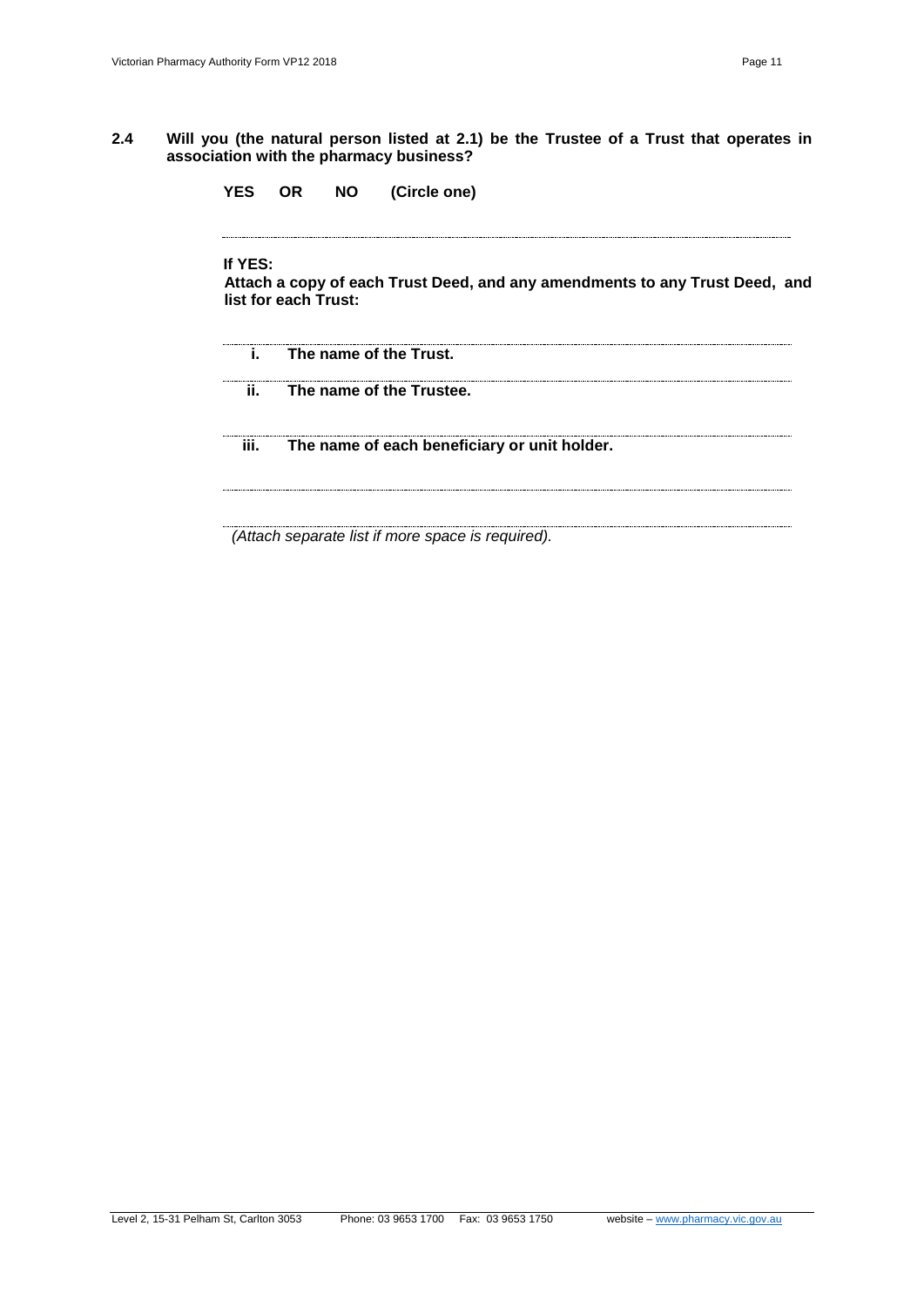#### **STATUTORY DECLARATION**

#### **Application – Section 2**

| (The name of the pharmacist applying) |
|---------------------------------------|
|                                       |
| Postcode:                             |
|                                       |

Do solemnly and sincerely declare:

- 1. that all of the information included in Section 2 of Part B of the application is true to the best of my knowledge and is in no way false, inaccurate or misleading, and I have not omitted any relevant information, and
- 2. I am familiar with the *Pharmacy Regulation Act 2010*, and I will take all reasonable steps to ensure that the company maintains the premises and conducts the pharmacy business in accordance with that Act.

*Note: The Authority may require you to provide additional documentation.*

I make this solemn declaration by virtue of the *Evidence (Miscellaneous Provisions) Act 1958* and subject to the penalties provided by that Act for the making of false statements in statutory declarations, conscientiously believing the statements contained in this declaration to be true in every particular.

| Signature of person making the $\approx$<br>declaration    |                                                                                           |    |
|------------------------------------------------------------|-------------------------------------------------------------------------------------------|----|
| Declared at                                                |                                                                                           |    |
| On this                                                    | day of                                                                                    | 20 |
| Before me,                                                 |                                                                                           |    |
| Signature of person before whom<br>the declaration is made | ☞<br>Print name, qualification and address of person before whom the declaration is made. |    |
| Name                                                       |                                                                                           |    |
| Qualification                                              |                                                                                           |    |
| Address:                                                   |                                                                                           |    |
|                                                            | Postcode:                                                                                 |    |

Personal information on these forms is collected for the primary purpose of administering the *Pharmacy Regulation Act 2010.* Personal information will not be disclosed to any other person or agency unless you have given us permission, or we are required or authorised by law. For further information on collection and disclosure of personal information by the Authority, or how to request access or correction to your personal information, please refer to the Authority's Privacy Collection Notice and Privacy Policy.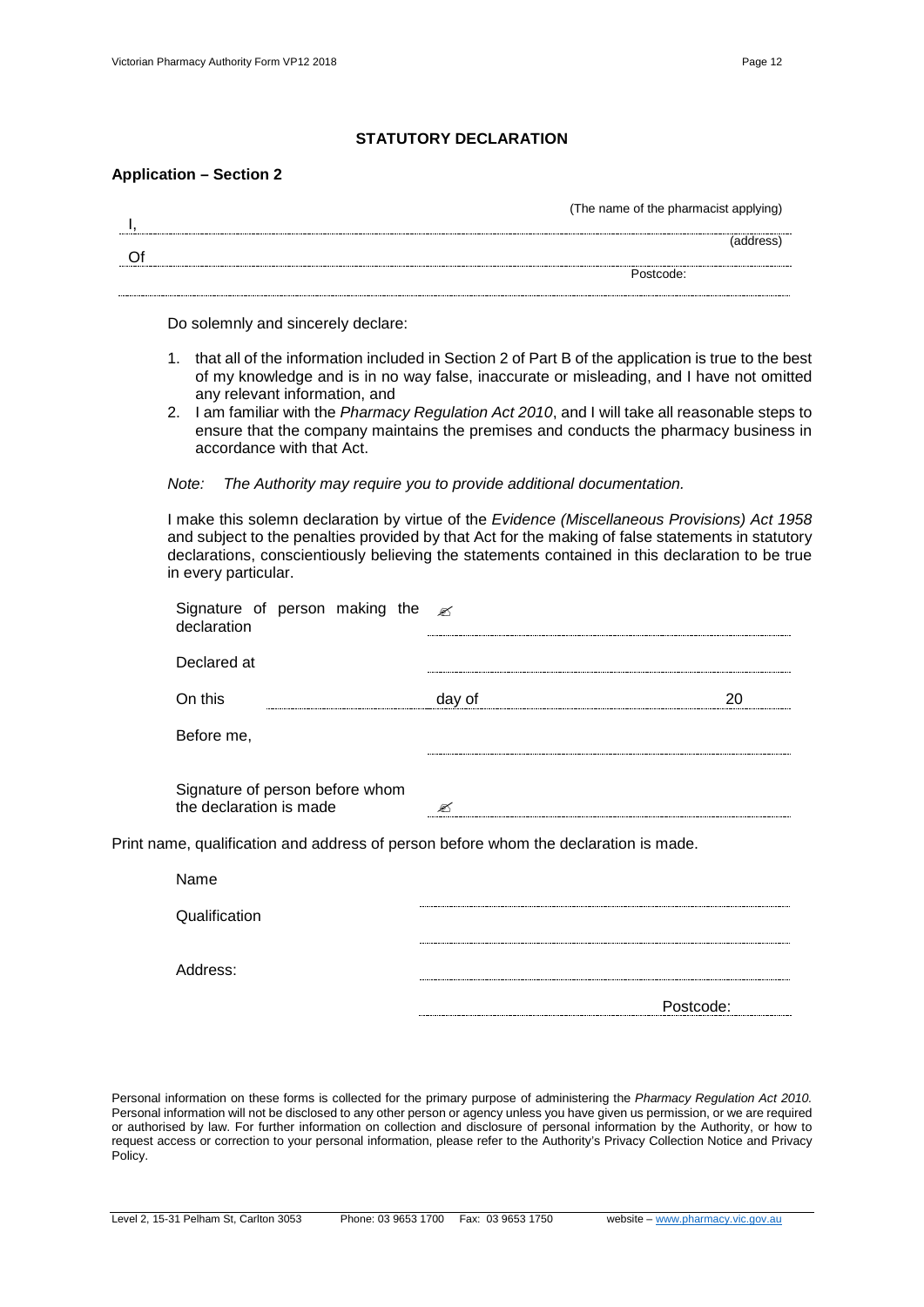#### **3.1 Name and registered address of the company that is a beneficiary or unit holder:**

| Name:                                                      | <b>Registration No:</b> |
|------------------------------------------------------------|-------------------------|
| Director $\Box$ and / or Shareholder $\Box$ (please tick): |                         |
| ddress:                                                    |                         |
|                                                            | <b>PIC</b> ode          |

#### **3.2 Attach a copy of a Current ASIC Company Extract.**

(Refer ASIC Service Centre Level 17 CGU Tower, 485 La Trobe Street Melbourne Vic 3000)

**3.3 Does the Company listed at 3.1 above own or have a proprietary interest in any other pharmacy business.** *('Proprietary interest' means a legal or beneficial interest and includes a proprietary interest as a sole proprietor, as a partner, as a director, member or shareholder of a company and as a trustee or beneficiary of a trust).*

| <b>YES</b> |  | OR NO (Circle one)                                    |
|------------|--|-------------------------------------------------------|
|            |  | If "YES" list name and address of each such business: |
|            |  |                                                       |
|            |  | P/Code                                                |
| 2.         |  |                                                       |
|            |  | P/Code                                                |
|            |  |                                                       |

|    |  |  | P/Co |
|----|--|--|------|
| ა. |  |  |      |
|    |  |  |      |
|    |  |  |      |

4. **P/Code**

**P/Code**

*(Attach separate list if more space is required).*

#### **3.4 Will the Company listed at 3.1 be the Trustee of a Trust that operates in association with the pharmacy business?**

| YES | <b>OR</b> | <b>NO</b> | (Circle one) |
|-----|-----------|-----------|--------------|
|     |           |           |              |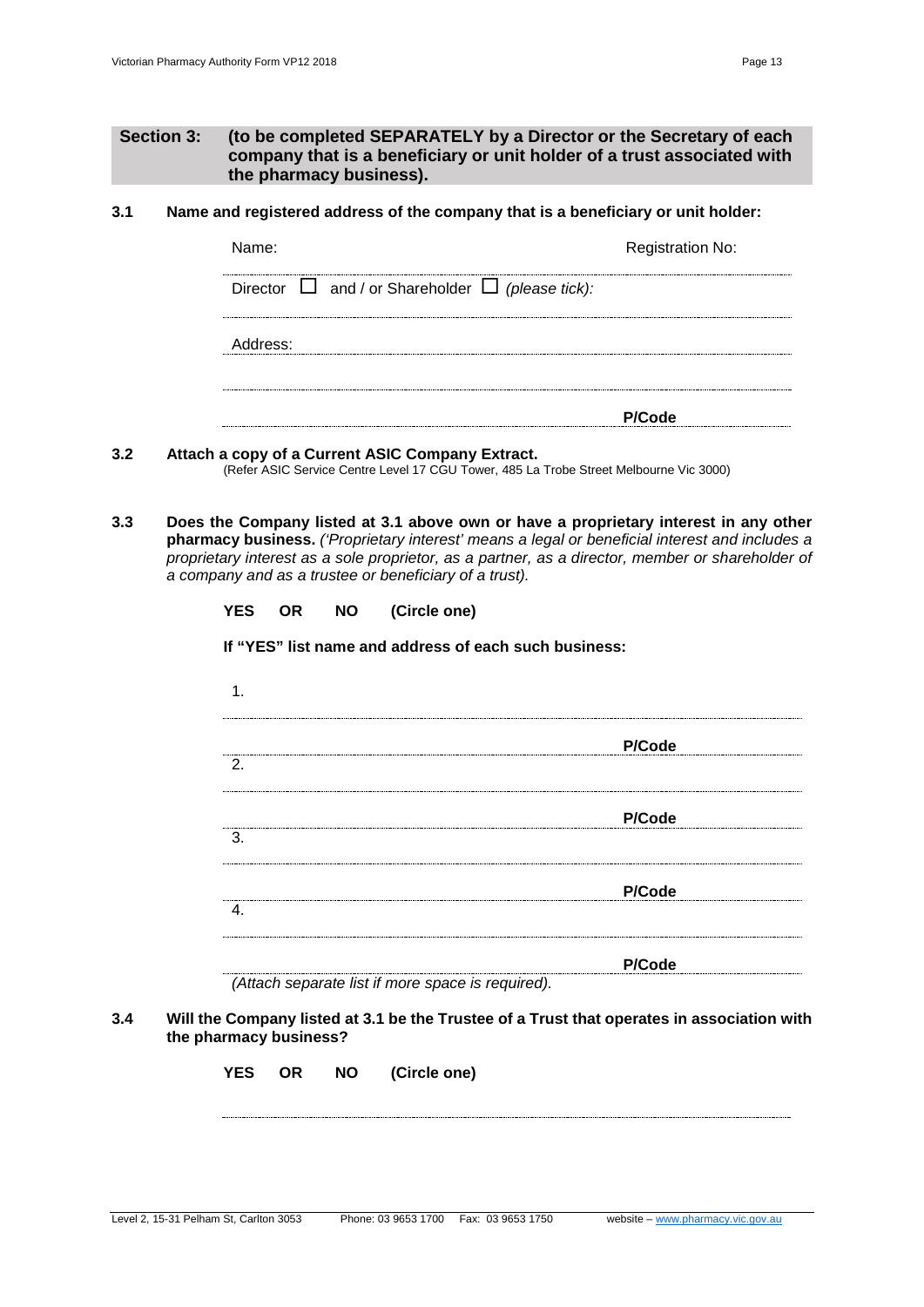#### **3.5 If YES:**

**Attach a copy of each Trust Deed, and any amendments to any Trust Deed, and list for each Trust:**

- **(i) The name of the Trust.**
- **(ii) The name of the Trustee.**
- **(iii) The name of each beneficiary or unit holder.**

*(Attach separate list if more space is required).*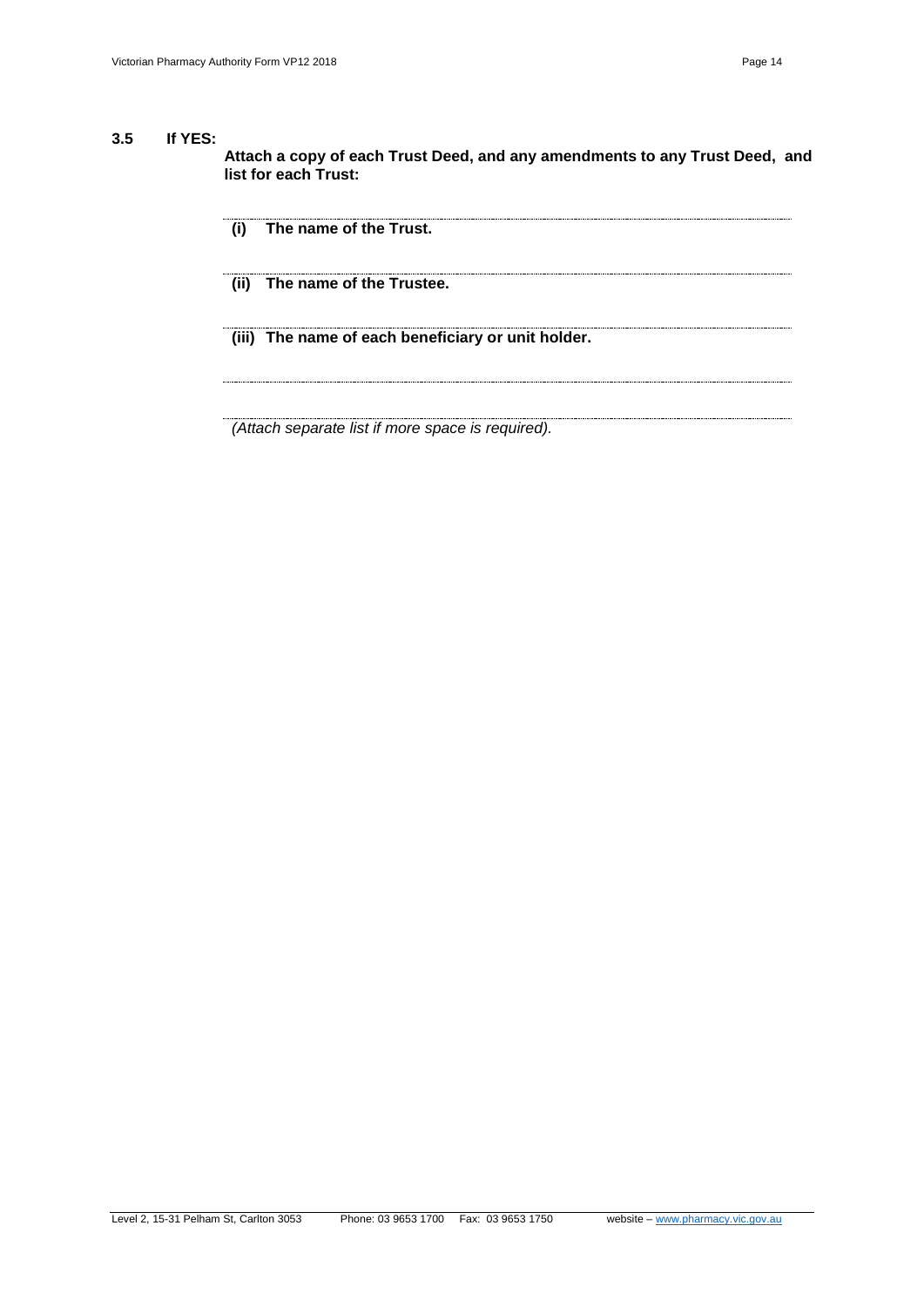#### **STATUTORY DECLARATION**

#### **Application – Section 3**

| (The name of person completing Section 3 of the application) |  |
|--------------------------------------------------------------|--|
| Title (e.g. Director or Secretary)                           |  |
| (Name of Company)                                            |  |
|                                                              |  |
|                                                              |  |

Do solemnly and sincerely declare:

- (1) that all the information included in Section 3 of the application is true to the best of my knowledge and is in no way false, inaccurate or misleading, and I have not omitted any relevant information, and
- (2) I am familiar with the *Pharmacy Regulation Act 2010*, and I will take all reasonable steps to ensure that the company maintains the premises and conducts the pharmacy business in accordance with that Act.
- *Note: You may be asked to provide additional documentation.*

I make this solemn declaration by virtue of the *Evidence (Miscellaneous Provisions) Act 1958* and subject to the penalties provided by that Act for the making of false statements in statutory declarations, conscientiously believing the statements contained in this declaration to be true in every particular. I understand that it is an offence under section 9 of the *Pharmacy Regulation Act 2010* to fail or refuse to give the Authority any information required under section 8 or refuse to produce any documents required under section 8 or wilfully mislead the Authority when giving the information which carries a penalty.

| declaration                                                                          |        |    |
|--------------------------------------------------------------------------------------|--------|----|
| Declared at                                                                          | ☎      |    |
|                                                                                      |        |    |
| On this                                                                              | day of | 20 |
| Before me,                                                                           |        |    |
| Signature of person before<br>whom the declaration is made.                          | ✍      |    |
| On this                                                                              | day of | 20 |
|                                                                                      |        |    |
|                                                                                      |        |    |
| Name                                                                                 |        |    |
| Print name, qualification and address of person before whom the declaration is made. |        |    |
| Address:                                                                             |        |    |

Personal information will not be disclosed to any other person or agency unless you have given us permission, or we are required or authorised by law. For further information on collection and disclosure of personal information by the Authority, or how to request access or correction to your personal information, please refer to the Authority's Privacy Collection Notice and Privacy Policy.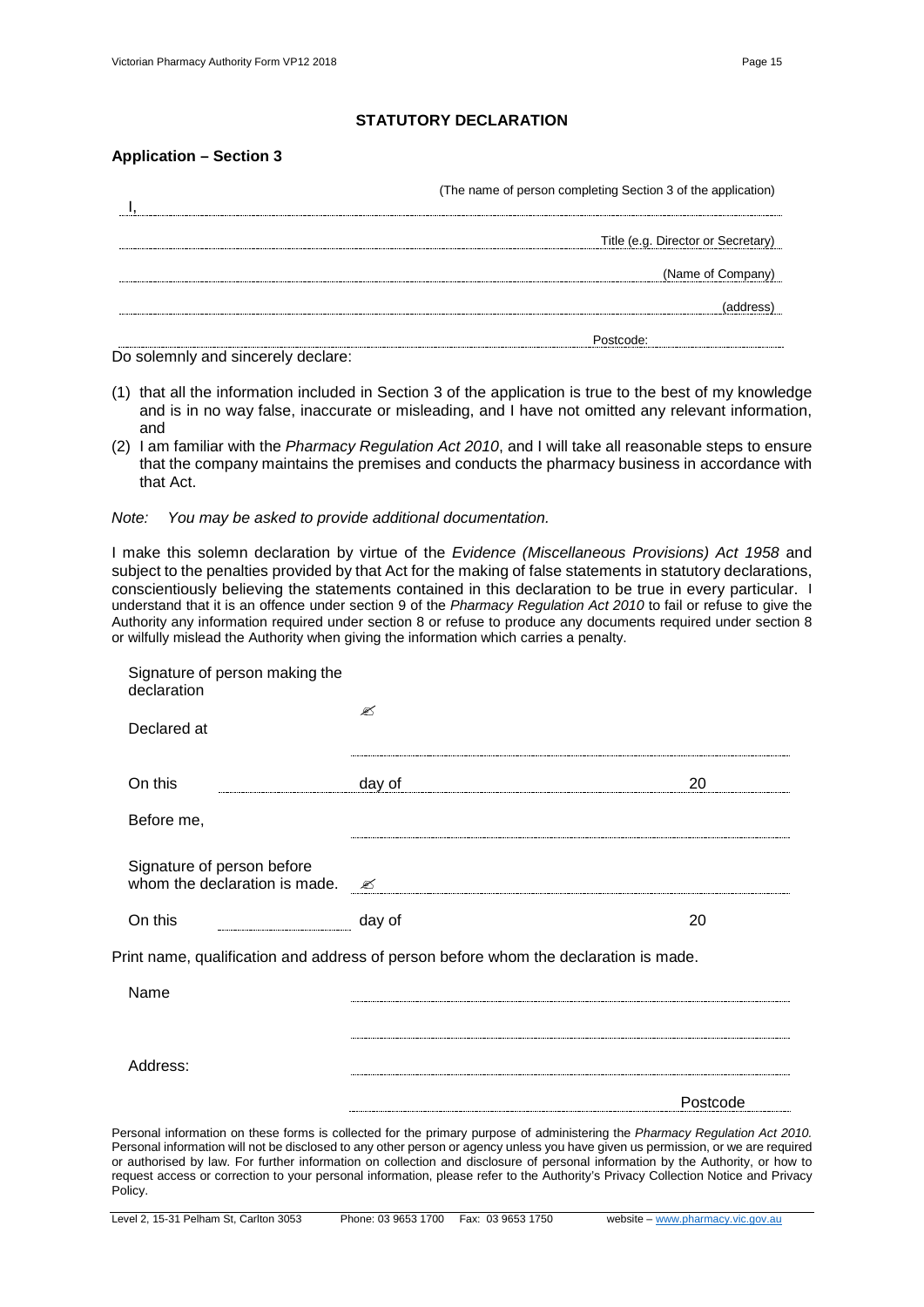**APPENDIX 1**



# **100 Points of Identification Guidelines**

## *100 Points of Identification Documents*

**At least one identity document supplied must contain a colour photograph.**

# 1.1 Primary Documents

| <b>POINT</b> | AT LEAST ONE DOCUMENT MUST BE SUPPLIED FROM THE FOLLOWING (NO                                                                                                                                                                                                                                                      |
|--------------|--------------------------------------------------------------------------------------------------------------------------------------------------------------------------------------------------------------------------------------------------------------------------------------------------------------------|
| <b>VALUE</b> | <b>ADDITIONAL POINTS FOR MULTIPLE DOCUMENTS)</b>                                                                                                                                                                                                                                                                   |
| 70 points    | $\Box$ Birth Certificate; or<br>Citizenship Certificate; or<br>Current Passport; or<br>ப<br>Expired Passport, which has not been cancelled and was current within the<br>⊔<br>preceding two years; or<br>Other document having the same characteristics as a passport.<br>$\Box$<br><b>Tick documents supplied</b> |

# 1.2 Secondary Documents

| <b>POINT</b><br><b>VALUE</b> | <b>ONLY ONE DOCUMENT FROM EACH CATEGORY MAY BE USED FOR THE REMAINING</b><br><b>30 POINTS THAT ARE REQUIRED TO ESTABLISH IDENTITY</b>                                                                                                                                                                                                                                                                                                                                                                           |
|------------------------------|-----------------------------------------------------------------------------------------------------------------------------------------------------------------------------------------------------------------------------------------------------------------------------------------------------------------------------------------------------------------------------------------------------------------------------------------------------------------------------------------------------------------|
| 40 points                    | Document - must have a photograph and a name<br>Driver's Licence issued by an Australian State or Territory; or<br>⊔<br>Licence or permit issued under a law of the Commonwealth, State or Territory<br>□<br>Government - (e.g. a boat licence); or<br>Identification card issued to a public employee; or<br>$\Box$<br>Identification card issued by the Commonwealth, State or Territory Government<br>П<br>as evidence of the person's entitlement to a financial benefit.<br><b>Tick documents supplied</b> |
| 35 points                    | Document - must have a name and address<br>A document held by a cash dealer giving security over your property; or<br>ப<br>A mortgage or other instrument of security held by a financial body; or<br>Ħ<br>Document from your current employer or previous employer within the last 2<br>$\Box$<br>years; or<br>Land Titles Office record; or<br>Ш<br>Document from the Credit Reference Association of Australia.<br>Tick documents supplied                                                                   |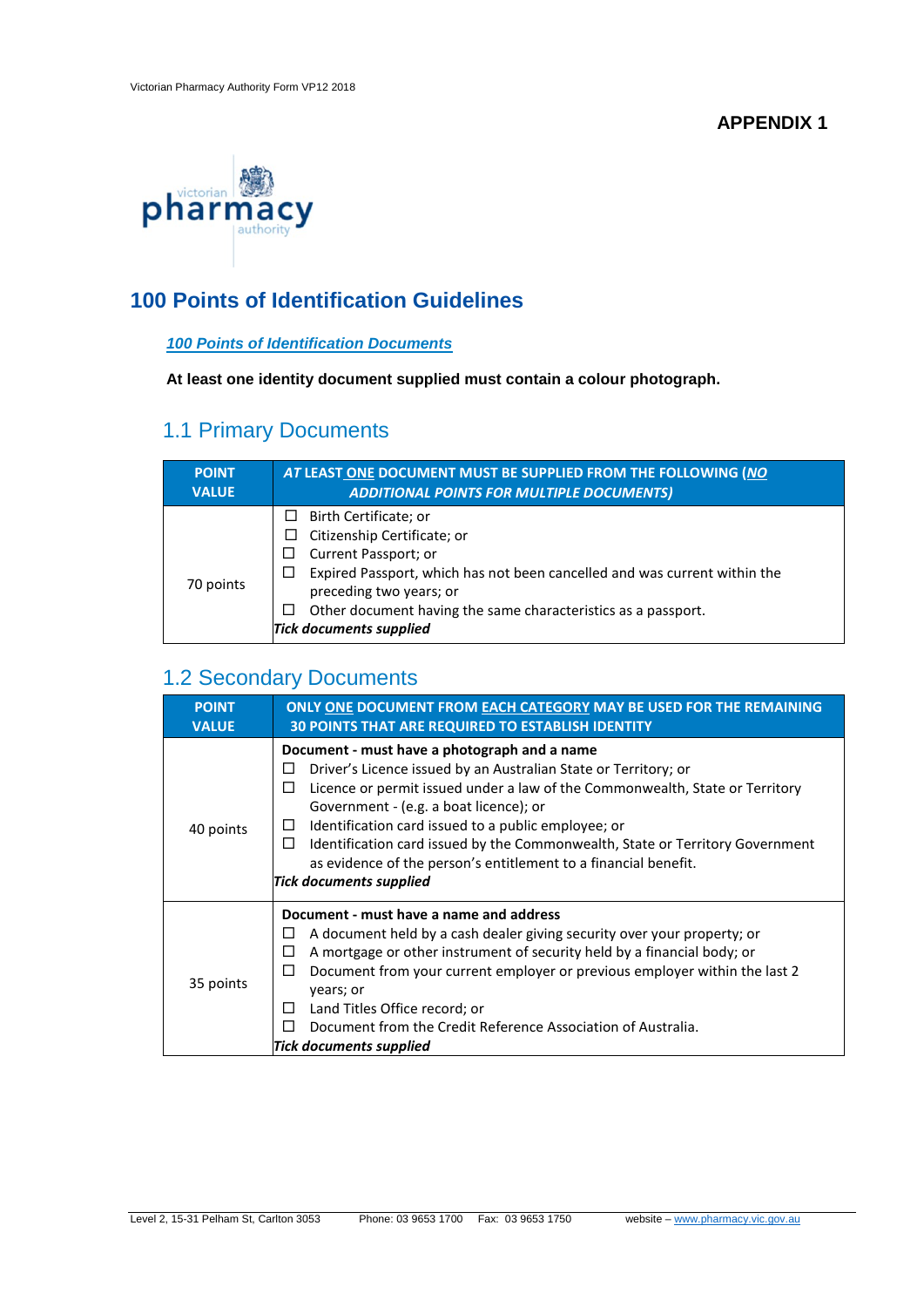| 25 points | Document - must have a name and signature<br>Marriage certificate (for maiden name only); or<br>Ш<br>Credit Card; or<br>□<br>Foreign Driver's Licence; or<br>□<br>Medicare Card (signature not required on Medicare Card); or<br>□<br>EFTPOS Card.<br>п<br><b>Tick documents supplied</b>                                                                                                                             |
|-----------|-----------------------------------------------------------------------------------------------------------------------------------------------------------------------------------------------------------------------------------------------------------------------------------------------------------------------------------------------------------------------------------------------------------------------|
| 25 points | Document - must have a name and address<br>Electoral Roll compiled by the Australian Electoral Commission and available for<br>Ш<br>public scrutiny; or<br>Records of public utility - phone, water, gas, electricity bill; or<br>Records of a financial institution; or<br>П<br>A record held under a law other than a law relating to land titles; or<br>П<br>Council rates notice.<br>П<br>Tick documents supplied |
| 25 points | Document - must have a name and address<br>Rent/Lease agreement; or<br>⊔<br>П<br>Rent receipt from a licensed real estate agent.<br><b>Tick documents supplied</b>                                                                                                                                                                                                                                                    |
| 25 points | Document - must have a name and date of birth<br>Record of a primary, secondary or tertiary educational institution attended by<br>$\Box$<br>you within the last 10 years; or<br>Record of professional or trade association of which you are a member.<br>П<br><b>Tick documents supplied</b>                                                                                                                        |

# 2.Persons Authorised to Certify 100 Pointsof Identification Documentation

**Copies of all documents must be legible and any photograph must be colour and clearly identifiable. Certification must be on the front of the photocopied document, not the reverse, unless it would render the photocopy illegible.**

**Below is a list of persons who are authorised to certify photocopies of the 100 points of identification documents. The person certifying the document must note that it is** *a true copy of the original document, which I have sighted* **and print their name, the date and qualification that enables them to certify the document, in addition to signing their declaration.**

# 2.1 Members of Certain Professions

- Chiropractor
- Dentist
- Legal Practitioner
- Medical Practitioner
- Nurse
- Patent Attorney
- Pharmacist
- Veterinary Surgeon
- Police Officer
- Registrar, or Deputy Registrar, of a Court
- **Sheriff**
- Sheriff's Officer
- Teacher employed on a full-time basis at a school or Tertiary Education Institution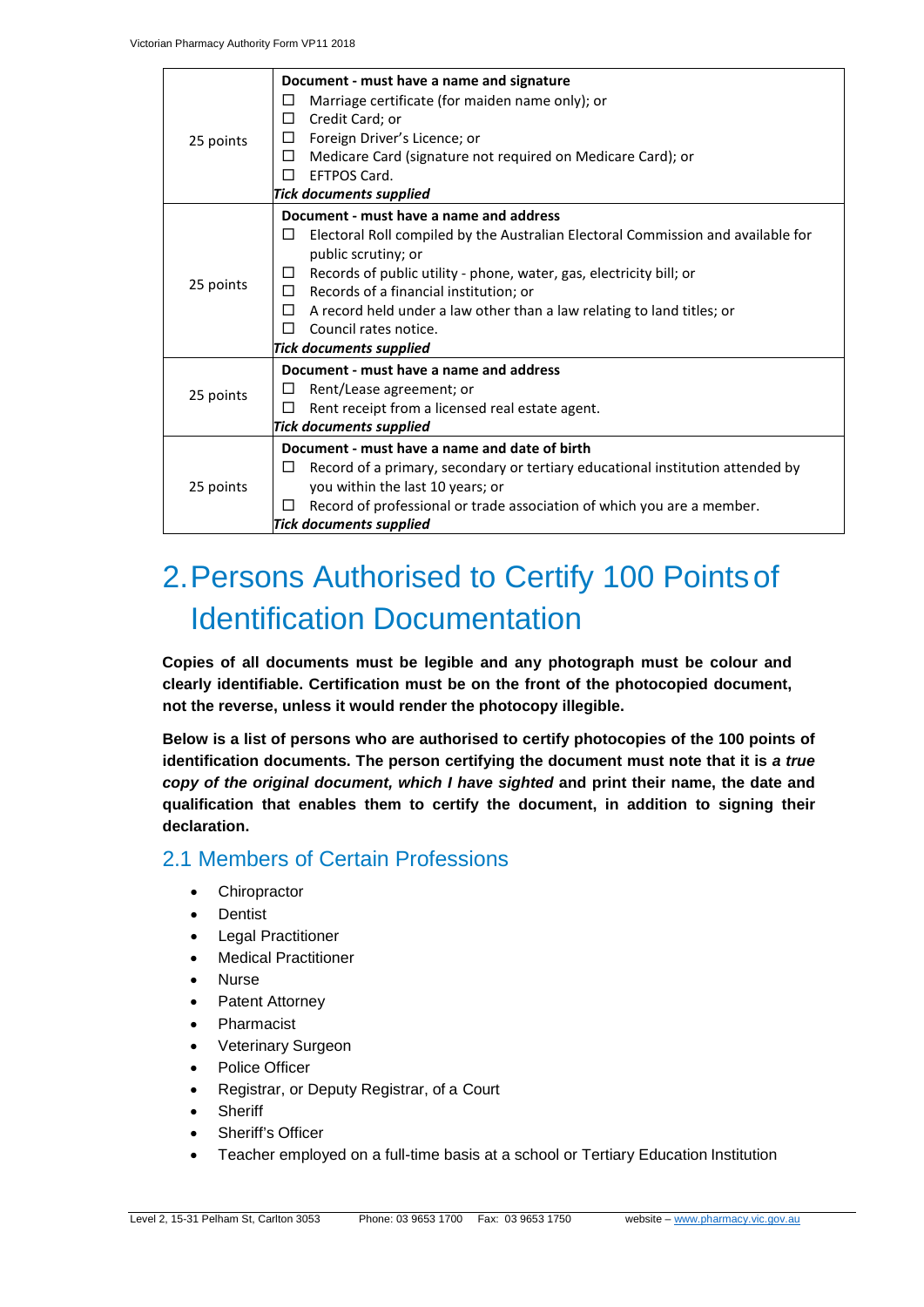# 2.2 Other Persons

- Agent of the Australian Postal Corporation who is in charge of an office
- Australian Consular Officer or Australian Diplomatic Officer
- **Bailiff**
- Bank Officer with 5 or more years of continuous service
- Building Society Officer with 5 or more years of continuous service
- Chief Executive Officer of a Commonwealth Court
- Civil Marriage Celebrant
- Clerk of a court
- Commissioner of Affidavits
- Commissioner of Declarations
- Credit Union Officer with 5 or more years of continuous service
- Holder of a statutory office not specified in another item in this part
- Judge of a court
- Justice of the Peace
- **Magistrate**
- Master of a court
- Member of the Australian Defence Force who is:
	- o An officer; or
	- o A non-commissioned officer with 5 or more years of continuous service
- Member of the Institute of chartered Accountants in Australia
- Member of the Corporate Managers, Secretaries and Administrators
- Member of the Institution of Engineers, Australia
- Member of:
	- o The Parliament of the Commonwealth;
	- o The Parliament of a state;
	- o A Territory legislature; or
	- o A Local Government Authority of a State or Territory.
- Minister of religion registered under Division 1 of the Marriage Act 1961
- **Notary Public**
- Permanent employee, with 5 or more continuous years of service of any of the following:
	- o The Commonwealth or of a Commonwealth authority;
	- o A state or Territory or of a state or Territory Authority; or
	- o A Local Government Authority.